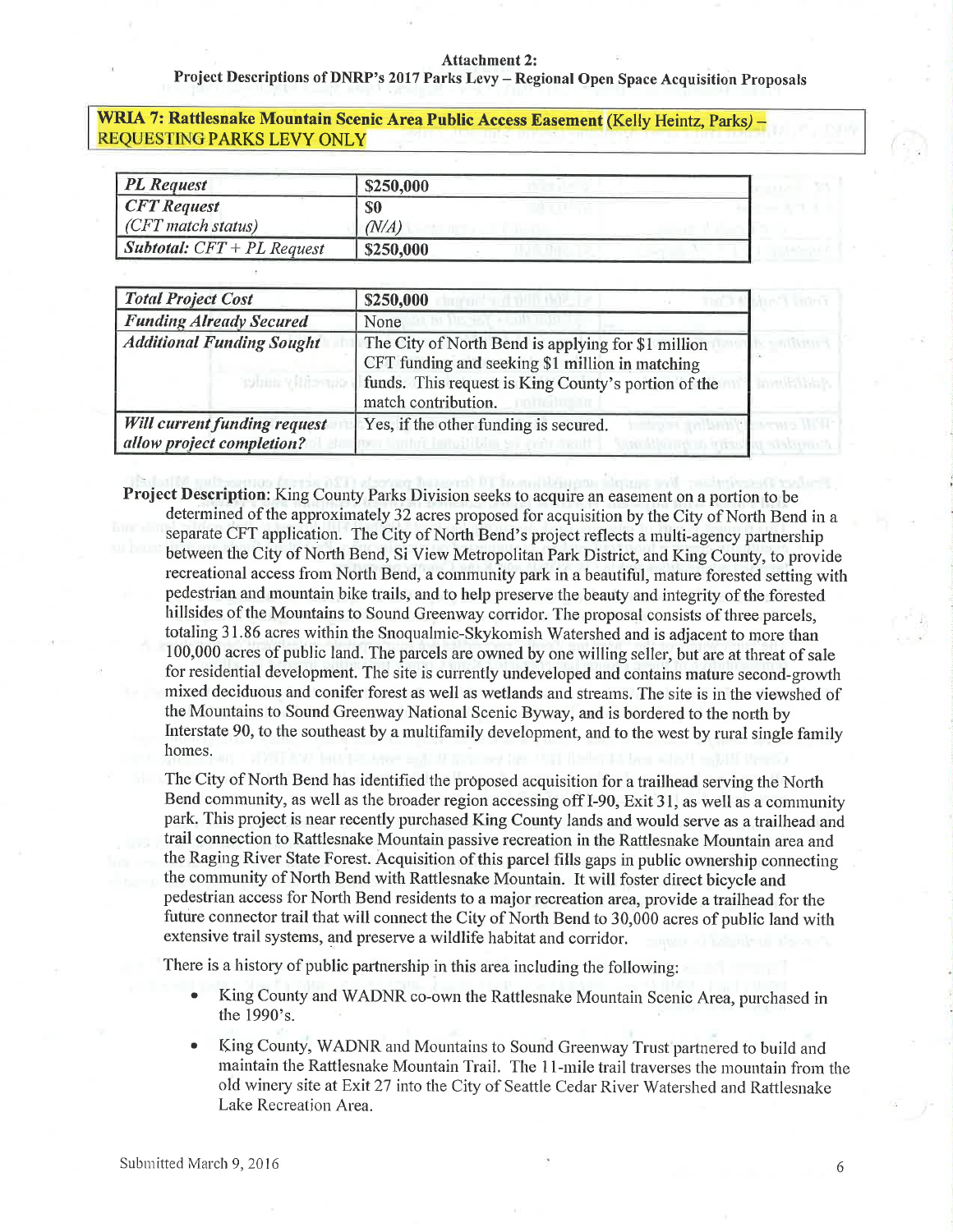Project Descriptions of DNRP's 2017 Parks Levy - Regional Open Space Acquisition Proposals

- . The Rattlesnake Mountain Trailhead was constructed on land owned by the US Forest Service, designed with WADNR funds, constructed by Mountains to Sound Greenway Trust and is maintained'by the City of Snoqualmie. The trailhead is adjacent to the City of Snoquahnie's Snoqualmie Point Patk.
- King County recently purchased four parcels of land that will be added to the Scenic area and provide an important public access and trail connection from North Bend to Rattlesnake Mountain and the Raging River State Forest where WADNR plans a systern of mountain bike and multi-use trails.

# 1. OPEN SPACE RESOTIRCES

# Wildlife habitat or rare plant reserve

These forested parcels build on the extensive forest aheady conserved in the Rattlesnake Mountain Scenic Area. Washington Department of Fish and Wildlife identified seveml priority habitats in the Scenic Area including: old-growth/mature forest, riparian, freshwater wetland and snags and logs. An I-90 wildlife under-crossing (one of only a handful along I-90 in the Snoqualmie/North Bend area) is directly adjacent to the target parcels. Tþe undercrossing provides a direct wildlife connection between Tollgate/ Meadowbrook Fanns and other protected lands along the Snoqualmie north of I-90, and the tens of thousands of acres in the Rattlesnake/Raging River Forest/Tiger Mountain/Cedar River Watershed corridor south of I-90.

The area is used by a variety of wildlife including owls, pileated woodpecker, peregrine falcon, osprey, black bear, bobcat, cougar, fox, coyote, elk, blacktail deer and a variety of other mammals, birds, insects and amphibians. The WDFW database lists an individual occurrence of northern spotted owl (federal listed), an individual occurrence of osprey (state monitored), breeding peregrine falcon (state sensitive), migrating Columbia black-tailed deer (priority Species), and a regular concentration of migrating Roosevelt elk at the site.

#### Salmon Habitat and Aquatic Resources

This project contains tributaries that flow to the Snoquahnie River, which supports Chinook, Coho, Chum, and Pink Salmon, and steelhead rainbow, cutthroat and bull trout populations. Preserving forested headwaters and uplands in the stream basin contributes to the health of the downstream watershed.

### Scenic Resources

These lands are a priority acquisition in the Mountains to Sound Greenway. The Greenway is a 100-mile landscape of forests, wildlife habitat and open spaces along Interstate 90, a National Scenic Byway. These parcels are highly visible from and adjacent to I-90. Acquisition of priority parcels will halt development on properties with high scenic value in the heart of the Mountains-to-Sound Greenway.

#### Community Separator

The undeveloped site is situated on the edge of North Bend's city limits, and serves as a separator between incorporated North Bend and unincorporated King County. To the east of the site is a multifamily home development, and to the west are single family homes and public land. The site serues as a distinct buffer between the adjacent uses. In addition the property is part of a greenbelt along I-90 and connects to over 100,000 acres of public land (Rattlesnake Mountain Scenic Area, Raging River, Tiger Mountain State Forest, West Tiger Mountain NRCA, Echo Glen and Mitchell Hill Blocks, and Cedar River Watershed).

#### Urban Passive-Use Natural Area/Greenbelt

The property is located in incorporated North Bend and provides a connection to existing and proposed passive recreation in Rattlesnake Mountain Scenic Area and Raging River (totaling 11,203 acres) and beyond to the passive recreation lands Tiger Mountain State Forest, West Tiger Mountain NRCA, Echo Glen Blocks and Mitchell Hill Blocks (an additional 15,963 acres bringing the total to 27,166 acres).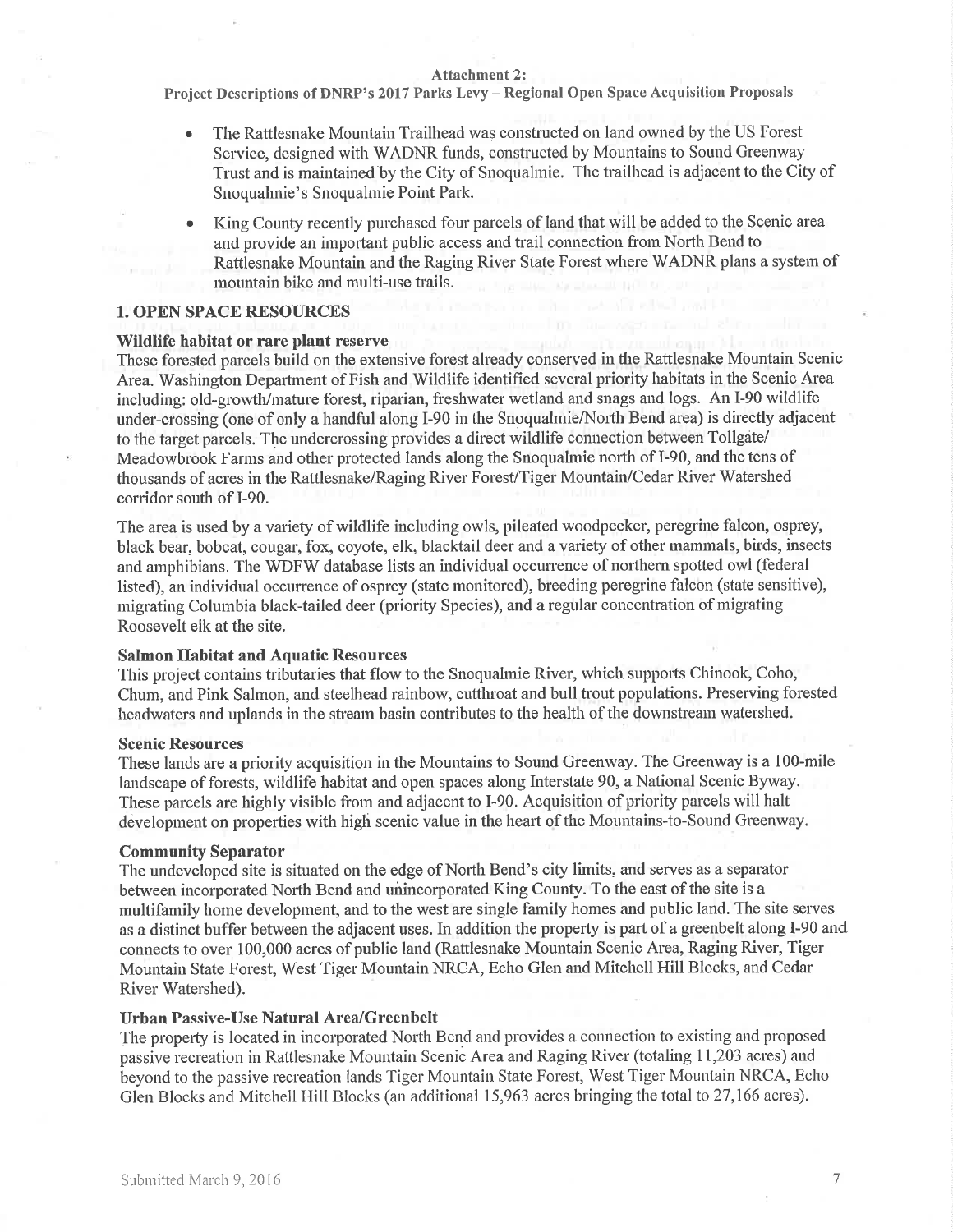# Project Descriptions of DNRP's 2017 Parks Levy - Regional Open Space Acquisition Proposals

#### Park/open space or natural corridor addition

In addition to the amenities the park will offer onsite, the proposed park will also provide a trailhead and amenities for a proposed trail on recently acquired King County Parks land. The proposed trail will connect North Bend to the Rattlesnake Mountain Scenic Area and Snoqualmie Point Park. The trail and trailhead will serve a variety of users including mountain bikers, hikers, and walkers.

# Passive recreation opportunity/unmet needs

This park would provide a new trailhead and connection for the community of North Bend for hiking and biking to adjacent existing and proposed public trails, as well as on-site hiking and mountain biking trails. The other access points to Rattlesnake Mountain are several miles away. The City of North Bend's Comprehensive Plan, Parks Elernent, calls out the need for additional parks and open spaces, and hiking and biking trails. Citizens repeatedly call out these types of park facilities as a number one priority (City of North Bend Comprehensive Plan, Adopted December 8,2016). Any development for mountain bike use will be limited to that appropriate to the natural conditions and environmental features of the site, and within the context of Conservation Futures Funding site use restrictions.

These parcels are identified in the draft Snoqualmie Corridor Recreation Plan prepared by WADNR as a new local access trailhead serving the North Bend community, and serving others accessing off I-90 at Exit 31. Publicly maintained W Ribary Way/415<sup>th</sup> Way SE leads to the site. The site would provide a new trail connection up to Rattlesnake for hiking use, and possibly also providing a mountain biking link over to the Raging River Forest where biking activities will be focused. Parking lot and/or trailhead may be developed on site. This acquisition and trailhead proposal is a Phase 1 priority under the draft corridor plan. The other main Rattlesnake access points are Exit 27 and Cedar River Watershed/Rattlesnake Ledge, several miles driving distance away.

The broader scope also includes potential future work at several exits on I-90 targeted as priorities under the Snoqualmie Corridor Recreation Plan, where WADNR/King County partnership may target acquisitions to address and improve recreational opportunity to our joint lands in this important recreational corridor.

# 2. ADDITIONAL FACTORS

# EducationaUinterpretive opportunity

The site has ample opportunities to educate users about the ecosystem. The onsite wetlands, streams, and mature forest host a variety of wildlife and organisms. Educational signs along low impact trails could guide users through the site in an educational manner.

#### Threat of loss of open space resources

Two of the parcels are zoned Low Density Residential (LDR) (4 DU/acre) and the third parcel, closest to I-90 is zoned High Density Residential (fDR). The parcels had a development application submitted in - 2012 for up to 55 single farnily homes on the LDR parcels and up to 45 townhomes on the HDR parcel. The plat was not finalized and the owners have decided to sell. The three parcels are curently being marketed and have received offers above the asking prices and it is highly likely that if the property is not purchased for public use it will be cleared and developed in the near future.

# Ownership complexity/willing seller(s)/ownership interest proposed

The park, to be purchased, in fee sirnple, would be jointly owned by Si View MPD and North Bend, and managed by Si View MPD. King County would own an easement over the parking lot and trailhead used to access the adjacent trails connecting to Rattlesnake, Raging River and further beyond. The Trust for Public Land is working with the landowners to secure options, and the offer will be based on appraisals completed after the project has additional grant funds dedicated to the project.

#### Partnerships

The Trust for Public Land, a lead partner, is negotiation the transaction activities, including landowner negotiations, appraisals, and other due diligence. The acquisition, development and maintenance of the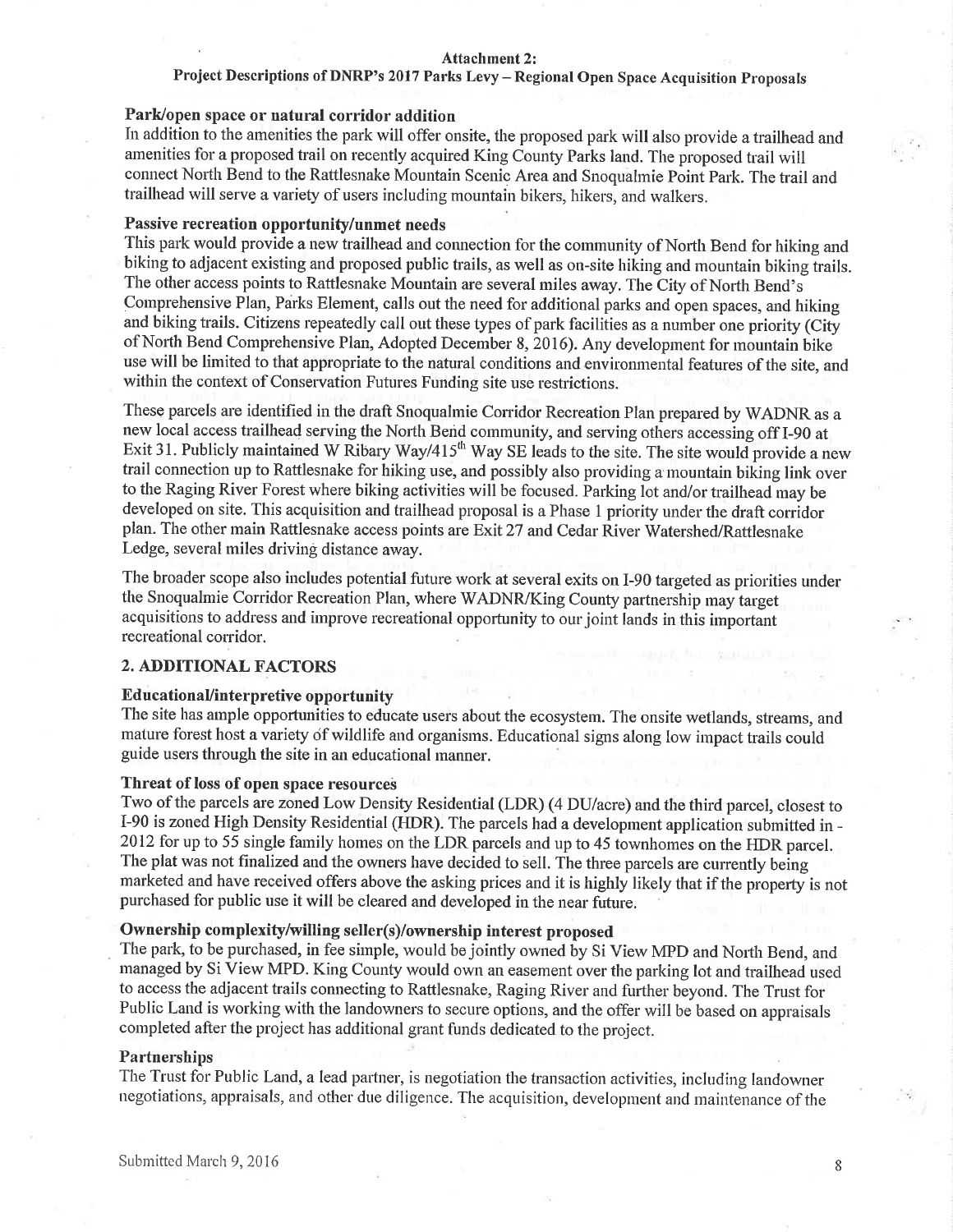Project Descriptions of DI\RP's 2017 Parks Levy - Regional Open Space Acquisition Proposals

proposed park will happen through a number of solid partnerships. The City of North Bend, King County Parks, and Si View Metropolitan Park District have all committed to funds in hand or to acquiring funds through grants. The Mountains to Sound Greenway Trust and the Evergreen Mountain Bike Alliance are strong advocates for this project. The development and tnaintenance of the park will happen through a partnership with the later three agencies, as well as the non-profit Evergreen MBA (Mountain Bike Alliance), and other non-profit or professionals as necessary. Evergreen MBA has committed to engaging volunteers to provide the annual maintenance needed and reduce the long term cost to the city.

Is the property identifred in an adopted park, open space, comprehensive, or community plan? In 2012, Si View MPD hired a consultant to conduct a Community Interest and Opinion Survey to help establish priorities for future development of parks and recreation facilities, programs and services within the community. Results indicated a strong preference of respondents for additional open space and trails, and passive recreation. The top 5 outdoor park and recreational facilities identified as a need by respondents were walking and biking trails (77%), followed by natural areas and wildlife habitat (North Bend Comp. Plan, Parks Element, P 11, adopted December 8, 2016). This message was delivered again in 2015 when the City of North Bend conducted a cornmunity survey which asked respondents to prioritize addition facilities they would like to see in North Bend. The largest number of common responses called out addition biking and walking trails (North Bend Comp. Plan, Parks Element, P 12, adopted December 8, 2016). North Bend has exceptional recreation opportunities surrounding the community, but few trail connections tie these surounding opportunities into town. Public input consistently request additional trail opportunities, particularly for walking, biking, and open space / passive recreation. The proposed park will provide trail opportunities to link North Bend directly to an extensive passive recreation trail system.

This project and the community of North Bend are in the heart of the Mountains to Sound Greenway, the L5 million-acre landscape of forests, wildlife habitat, open spaces, and thriving communities sun'ounding Lrterstate 90 between Puget Sound and Central Washington. This project aligns with the Greenway vision of thoughtfully connecting public forest and park lands, maintaining healthy watersheds, protecting wildlife habitat, and creating a comprehensive recreation infrastructure, all key elements of the high quality of life we enjoy in the region.

# 3. STEWARDSHIP AND MAINTENANCE

The proposed park will be developed in collaboration with Si View Metropolitan Park District, the City of North Bend, King Counfy, Evergreen Mountain Bike Alliance, and other local community stakeholders or professionals as necessary. Providing park space maintenance at a level of service consistent with industry best practices will be Si View Metropolitan Park District's responsibility. It is anticipated that any development that requires maintenance expertise outside the knowledge of Si View will be maintained in collaboration with skilled and knowledgeable professionals. The maintenance requirenents would be funded by the Si View Metropolitan Park District's General Fund.

The proposed park lends itself to volunteer stewardship opportunities. Stewardship and long term park maintenance will be secured via partnerships with local outdoor recreation organizations, including the Evergreen Mountain Bike Alliance (Evergreen MBA). Evergreen MBA can provide both sustainable park design and construction services, as well as annual maintenance assistance, using a mix of volunteer labor and grant funds.

Evergreen MBA has expressed strong interest in the Paftnering for a Park project as a potential site for' mountain bike trails due to its proximity to the City of North Bend and the potential to link to other nearby mountain bike parks. The park's location and Evergreen MBA's strong membership numbers in and near North Bend offers opportunity to engage Evergreen's existing volunteer network and local riders in both stewardship and maintenance needs.

In 2015, Evergreen delivered more than 15,000 hours of volunteer labor to the Washington State communities. Parks of this size often require at least 2,000 hours of volunteer labor per year. Evergreen is